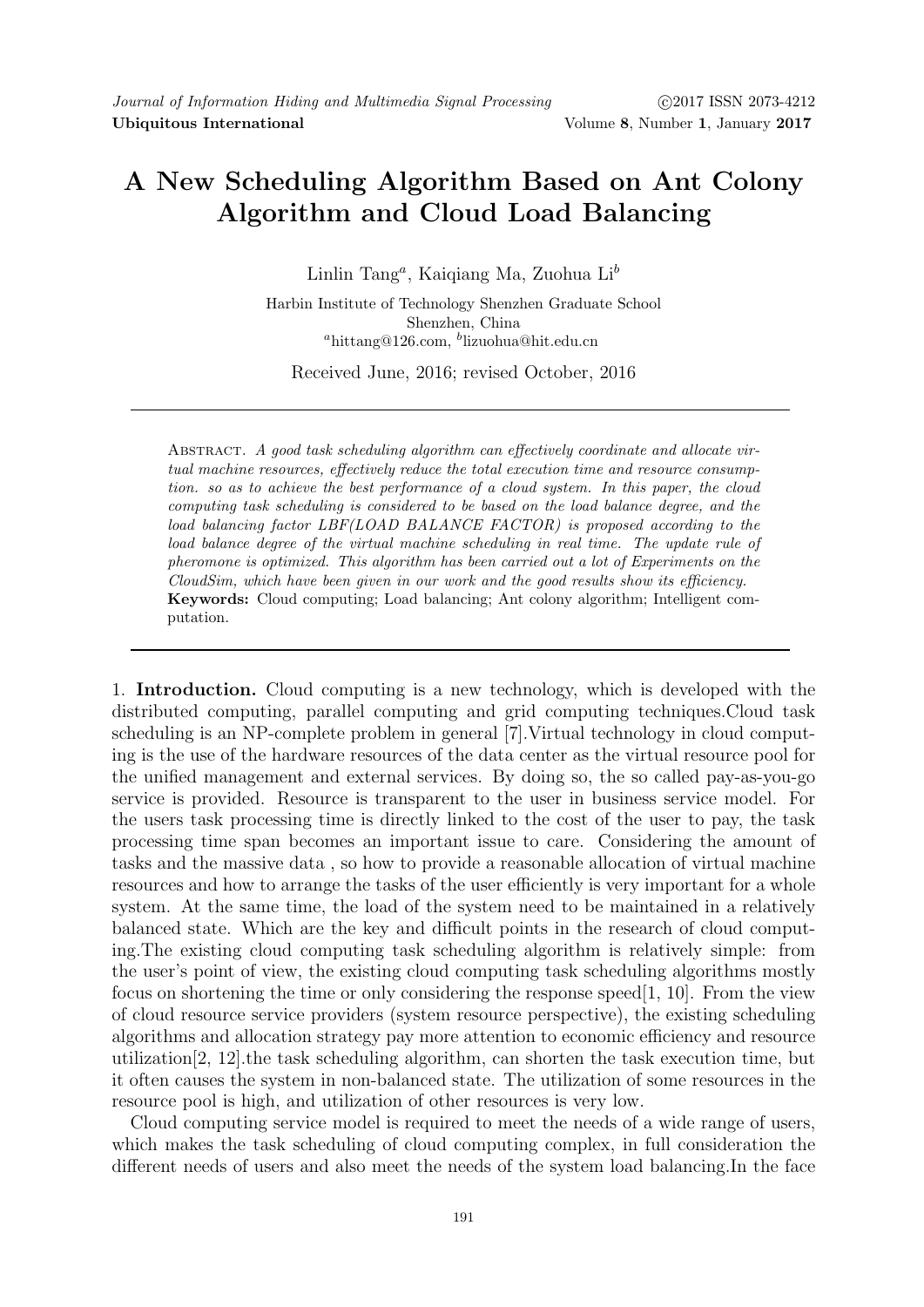of these new requirements, based on the load balancing and ant colony algorithm a new task scheduling strategy is designed in this paper.

2. Related work. According to the different cloud computing environments, QoS requirements of the user task scheduling are also different. On the one hand, large number of tasks and resources, task scheduling problem is extremely complex. On the other hand, the task scheduling strategy plays an important role in the performance of the cloud computing system. So in recent years, cloud computing task scheduling problem has attracted a large number of experts and scholars to carry out in-depth study. M. Aruna, D. Bhanu, R. Punithagowri in reference[11] proposed Weighted Round Robin. The proposed algorithm weights according to the VM's ability of handling the assignment. In one word, the better performance of the VM, the more tasks are submitted to it. The advantage is to further improve the resources utilization. But it still did not consider the completion time of a single request, the user experience is poor. The improved the algorithm based on honey bee behavior reducing the task execution time  $[6, 8]$ , but they do not take the load balance of the system into consideration. Huankai Chen, Professor Frank Wang in User-Priority Guided Min-Min Scheduling Algorithm For Load Balancing proposed improved scheduling Algorithm Min-Min algorithm[3]. It starts with a set of all unmapped tasks. Then the resource which has the minimum completion time for all tasks is found. Next, the task with the minimum size is selected and assigned to the corresponding resource (hence the name  $Min-Min[4]$ . At last, the task is removed from set and the same procedure is repeated by Min-Min until all tasks are assigned .The disadvantage of this algorithm is that it does not consider the user's priority and fails to utilize the resources efficiently which lead to a load imbalance. Based on this point, Huankai Chen, Professor Frank Wang in reference[5] introduce the concept of users priority. We find that the scheduling algorithm can be seen as a tradeoff between the total time and user priority. The problem is that the algorithm in large-scale data is not good.The existing improved ant colony algorithm can reduce the task executing time, but has no obvious improvement to the load banlance. And the actual operation of the heuristic function is not specific and effective, resulting in the slow convergence of the whole optimization process. At the same time, it is easy to fall into local optimal solution, and it can't make effective adjustment according to the real-time situation of optimization in the random and deterministic. Generally speaking, the convergence speed and the accuracy of the optimization need to be improved.

Based on the classical ant colony algorithm, a new system has been proposed in this paper, they can not only accelerate the update of pheromone, but also can increase the ability of global search. By introducing the LBF load balancing real-time factor, the entire system maintains a good degree of load balancing.

3. The description for cloud computing task scheduling problem. The task scheduling algorithm has two main purposes. First, it is used for the user to transparently submit the task to the resource; second, it can also be used to increase the utilization rate of resource and to meet the requirement of the user. The main work for scheduling is to make the task accomplished efficiently, and the specific formulas in this process can be shown as follows:

$$
t_{ij} = \frac{imputSize_i + outputSize_i}{bandwidth_j} \tag{1}
$$

$$
e_{ij} = \frac{Length_i}{Mips_j} \tag{2}
$$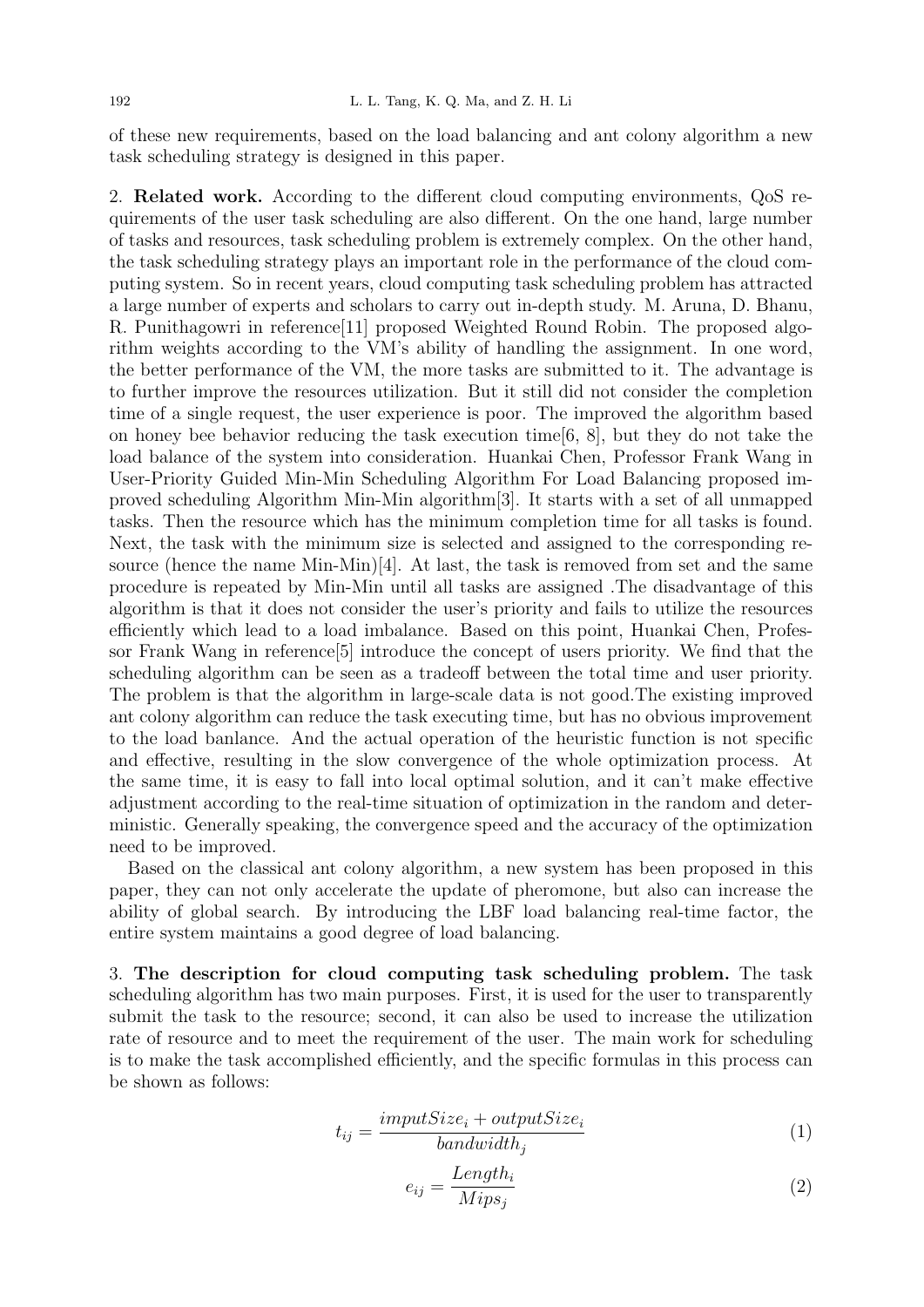A New Scheduling Algorithm Based on Ant Colony Algorithm and Cloud Load Balancing 193

$$
f_{ij} = t_{ij} + e_{ij} \tag{3}
$$

In the formula  $(1)$ , input  $Size_i$  and  $outSize_i$  represent the input size and output size of the  $task_i$ . bandwidth<sub>j</sub> means the bandwidth capacity of the virtual machine,  $t_{ij}$  represents the transmission time of  $task_i$  to  $vm_j$ ; In the formula (2), Length<sub>i</sub> represents the amount of computation of the  $task_i$ ,  $Mips_j$  represents the computing power of virtual machine whose number is j,  $e_{ij}$  is execution time; In the formula (3),  $f_{ij}$  represents the total time that from submission to complete the single task.

## 4. Our proposed method.

4.1. Initialization of heuristic function and initialization of pheromone. For the core of the whole ant colony scheduling algorithm, the heuristic function and the pheromone function are basis of the mutual competition and the interaction between the deterministic and stochastic of the whole swarm intelligence algorithm. In this paper, we use the main idea of Min-min algorithm, and introduce the advantages of its simple and reliable total completion time, adding load balancing mechanism to avoid the inherent drawbacks of Min-min, and use the results to initialize the heuristic function.

$$
C_{ij} = \frac{1}{e_{ij}}\tag{4}
$$

$$
C_{ij} = \frac{1}{e_{ij}} + X \tag{5}
$$

$$
\tau_{ij} = \frac{Mips}{A} + \frac{Bandwindths}{B} \tag{6}
$$

The upper (4) (5) are used to update the  $C_{ij}$  heuristic function. If it is the result of Min-min scheduling algorithm use (5), else (4), (6)  $\tau_{ij}$  initialization function of pheromone which is used to measure the overall performance of a virtual machine,  $\tau_{ij}$  represents the paths pheromone of  $task_i$  to  $vm_j$ .

4.2. Virtual node selection. After determining the heuristic function and the pheromone function, the probability of virtual machine to be scheduled can be calculated according to the following formula (7):

$$
P_{ij}(t) = \frac{[C_{ij}(t)]^a * [\tau_{ij}(t)]^b}{\sum_{x=1}^m [C_{ix}(t)]^a * [\tau_{ix}(t)]^b}
$$
(7)

In the above model, a is expected to show the importance of visibility, which reflects the weight of the ant in the task scheduling, and b is the pheromone heuristic factor, which reflects the influence of the pheromone on the node selection.

4.3. Introduction of load balancing factor (LBF). In the specific scheduling process, for the cloud computing resource pool is heterogeneous and dynamic, each virtual machine computing capacity, available bandwidth appear quite different due to the difference of geographical location. Some virtual machine performance may be better than other virtual machine. In this case, a large number of tasks can be allocated to a few of the high performance of virtual machine resources, the formation of waiting queue is long, and many virtual machines resources in idle state, which not only cause a huge waste of resources but also carries a non-satisfaction on the single task completion time. In order to solve this problem, we introduce load balancing factor(LBF) to each ant colony optimization round . It is recorded the load of each VM . The results will be used in the next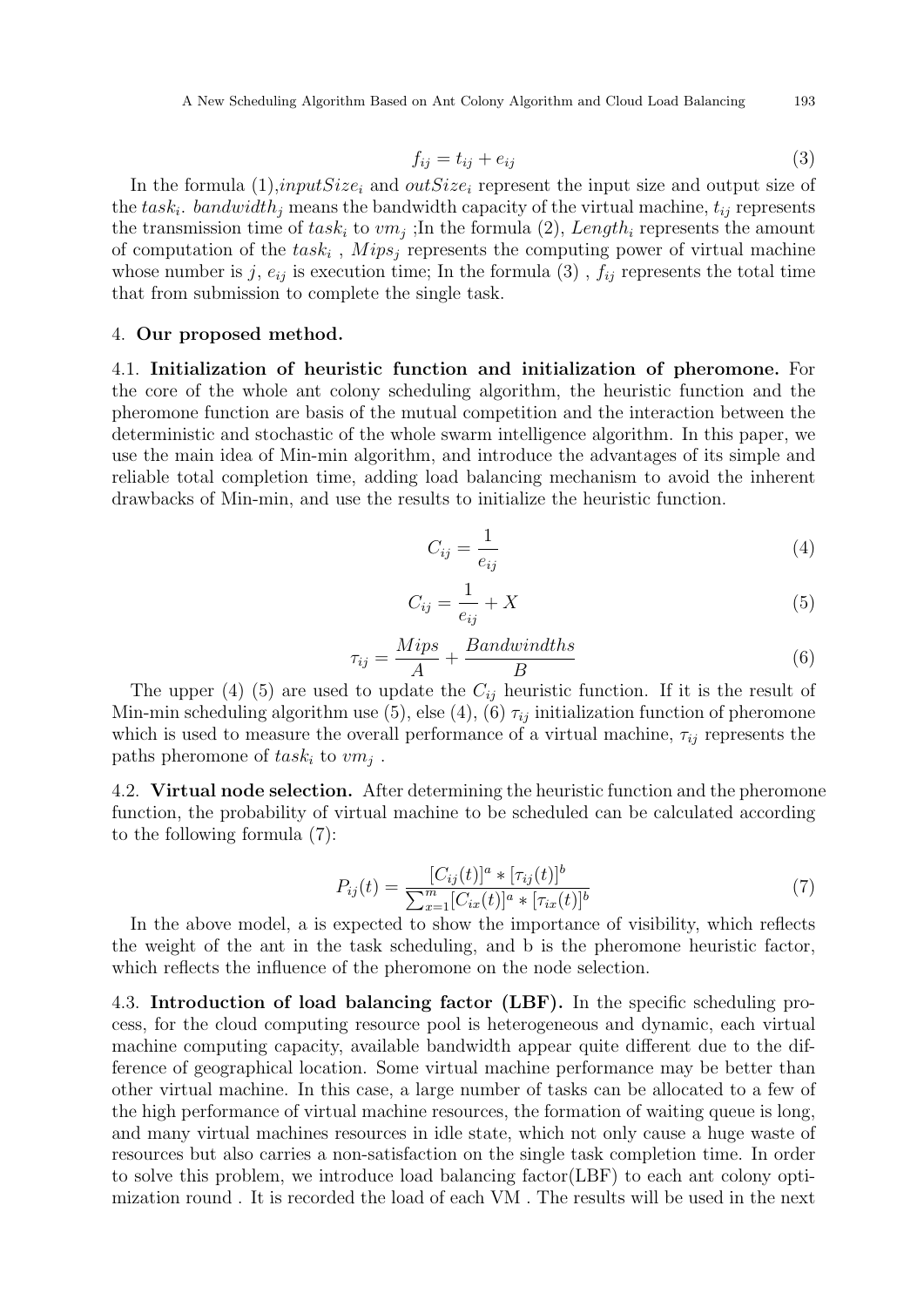round of pheromone update, increasing the load to the under load VM and reduce the pressure to the over load VM .Enhanced positive feedback effect.

$$
LBF = 1 - (E_x - E_{min})/(E_{max} - E_{min})
$$
\n(8)

$$
\tau_{ij}(t+1) = ((1-p)\tau_{ij}(t) + p\Delta\tau_{ij}(t)) * LBF
$$
\n(9)

$$
\tau_{ij}(t+1) = \tau_{ij}(t) * LBF \tag{10}
$$

In this algorithm, the proposed algorithm is used to update the local pheromone and the global pheromone , By using the formula (9) and (10) to readjust the pheromone, the load balance factor is readjusted by formula (8),  $E_x$  is the running time of  $Vm_x$ in the last iteration,  $E_{min}$  is the shortest running time of all virtual machines in the last iteration, and  $E_{max}$  is the longest running time of all virtual machines in the last iterations. If selected the specific virtual machine appears on the solution last round, use formula (9) readjust the pheromone, else use formula (10) readjust the pheromone , After the introduction of the LBF, we found VM heavy load in the iterative process of pheromone will be substantially reduced, light VM load in the iterative process of pheromone will rise sharply. By using subsequent roulette gambling algorithm, the VM with low load will be preferred to be chosen. Load balancing degree increases significantly.

#### 4.4. Pheromone update mechanism.

$$
\tau_{ij}(t+1) = ((1-p)\tau_{ij}(t) + p\Delta\tau_{ij}(t))
$$
\n(11)

$$
\Delta \tau_{ij}(t) = \sum_{k=1}^{m} \Delta \tau_{ij}^{k}(t)
$$
\n(12)

In this paper, the M.Drigo model proposed by Ant-Cycle is used, and the  $P$  in the above formula of  $1 - p$ , p is a volatile factor,  $\Delta \tau_{ij}(t)$  is the pheromone increment of the path of  $task_i$  to  $vm_j$  in t round. The increment is 0 when starts,  $\sum_{k=1}^{m} \Delta \tau_{ij}^k(t)$  is the total amount of pheromone that kth ant left in the path . In order to speed up the update of pheromone, the update is divided into three levels:

### (1) local pheromone update

In an iterative process, regardless of the advantages and disadvantages of the ant's current round path, that the main work is to update the information on the path through the path. In the formula (13),  $TotalTime_{ij}$  shows that ith task in  $VMj$ from submission to the completions time it takes(if there are tasks in front of it, including waiting time)

$$
\Delta \tau_{ij}(t) = \frac{1}{TotalTime_{ij}}\tag{13}
$$

(2) global pheromone update

The  $TotalTime_{ij}$  in (13) is the spending time that for the current round of iteration in the optimal path to complete the task on the  $VMj$ .

## (3) positive feedback

The global pheromone update (13) is used as the enhancement of positive feedback. With the iterations number increases, the positive feedback is gradually weakened, and the random of the search is enhanced, and the convergence rate is slowed down. Therefore, we use the optimal solution in the local and global update. In order to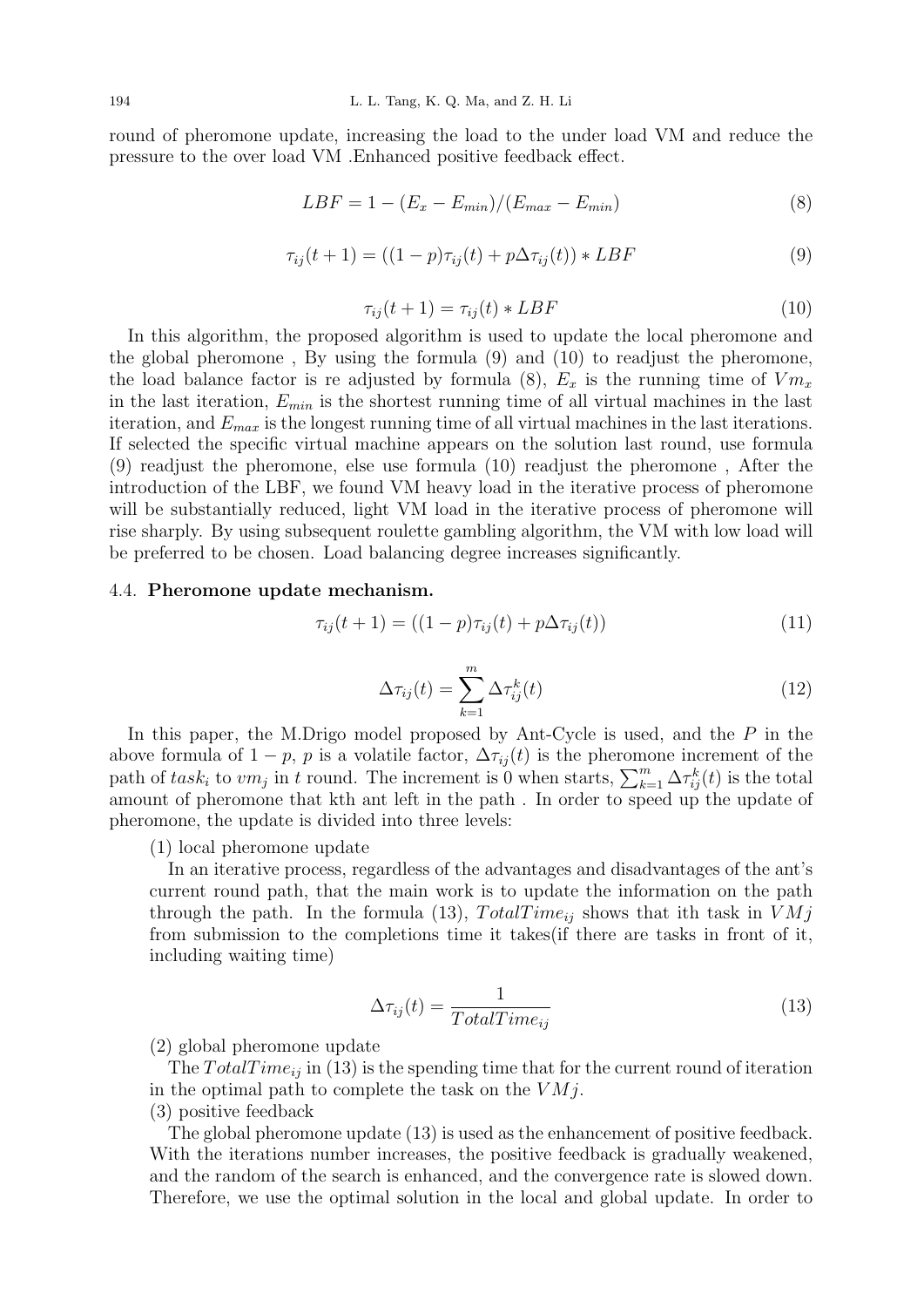ensure that the update rate of pheromone, in order to highlight the difference between the quality of the path and the general path, to do a global positive feedback.

### 5. Experiment and analysis.

5.1. Experimental procedure and selection of parameters. From formula (7), the greater the value of the a, the greater the probability of choosing the local optimal path at a certain point. So the algorithm can improve the convergence speed of searching, but the problem is easy to fall into local optimal solution. The greater the value of pheromone factor b, the greater the probability that the path will be traversed by ants in a certain point, so that the performance of the algorithm is reduced if b×s value is too large. In summary, a factor determines the intensity of the deterministic and the prior factors in the process of the search path.And the b factor determines the intensity of the random factors in the process of the search path. We know the global optimization ability of an algorithm requires a strong randomness, but the convergence of the algorithm requires a strong determination. Therefore, the performance of the ant colony algorithm can be determined by the two interaction factors.

In order to verify the effectiveness and feasibility of this system, the simulation experiment is carried out by Cloudsim3.0. Datacenter, Cloudlet, Vm, Databroker, and some helper classes are extended and simulated to create cloud task and are used to submit it. Compared with the FCFS, the standard ant colony algorithm and the "cloud computing task scheduling algorithm based on load balancing ant colony optimization algorithm".

In the simulation platform, there are 3 resource centers, each resource center has 10 VM, the performance parameters of the virtual machine for 250−2000mips range, roughly 4 levels, Heterogeneous environment of simulation resources, bandwidth  $3000 - 10000b/s$ , must perform  $1000 - 6000$  cloud tasks. The length of the task instruction is  $5000 -$ 15000MI, which supports the space sharing strategy, That is, the Cloudlet Scheduler Shared strategy, the time to share; the default does not support virtual machine migration strategy. In the experiment, the 4 scheduling algorithms are compared with the number of iterations and different tasks. The convergence speed of the algorithm is tested. The performance of the algorithm is evaluated by the performance of the whole system. Ant colony algorithm iteration number is 30, a total of 8 ants participated in the search process.

6. experimental results and analysis. In the figure 2, a comparison of our algorithm (LBF-ant colony algorithm), HBB-LB[6], FCFS improved ant colony algorithm[7] and original ant colony algorithm in different conditions is given.

$$
DI = \frac{E_{max} - E_{min}}{E_{avg}}\tag{14}
$$

In the formula (14), DI represents degree of imbalance,  $E_{max}$  represents longest running time the last round in all virtual machines,  $E_{min}$  represents shortest running time the last round in all virtual machines,  $E_{avg}$  represents average running time the last round in all virtual machines.

We can see from it that the algorithm proposed by this system is significantly improved compared with the original ant colony algorithm. HBB-LB and the improved ant colony algorithm in the total completion time. With the increase of the amount of the task, the ant colony is gradually falling into the load of imbalance, which leads to the decrease of resource utilization rate and the time of completion time is longer. The load balance factor introduced by the system and the dynamic adjustment of the pheromone volatile factor can be very good in the specified search times to find a satisfactory solution.As for the improved ant colony algorithm,with the increase of the amount of tasks,it is premature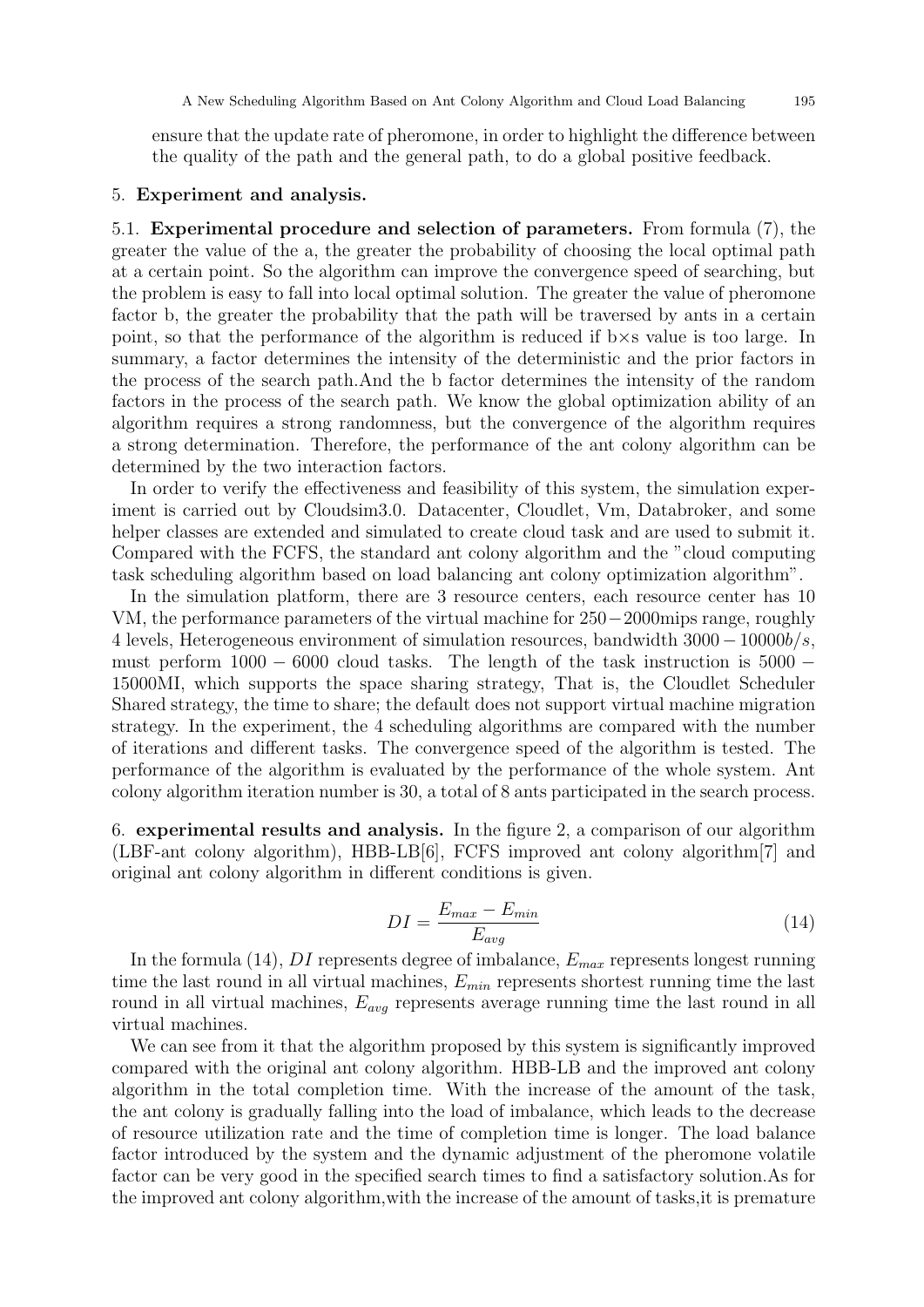

FIGURE 1. The flow chart of the scheduling algorithm

convergence to local optimal solution.It is further proved that our algorithm has a better tradeoff between certainty and randomness.

From figure 3 we can see that in the homogeneous cluster environment, the performance parameters of the virtual machine is about 2000mips, the bandwidth capacity is 10000b/s,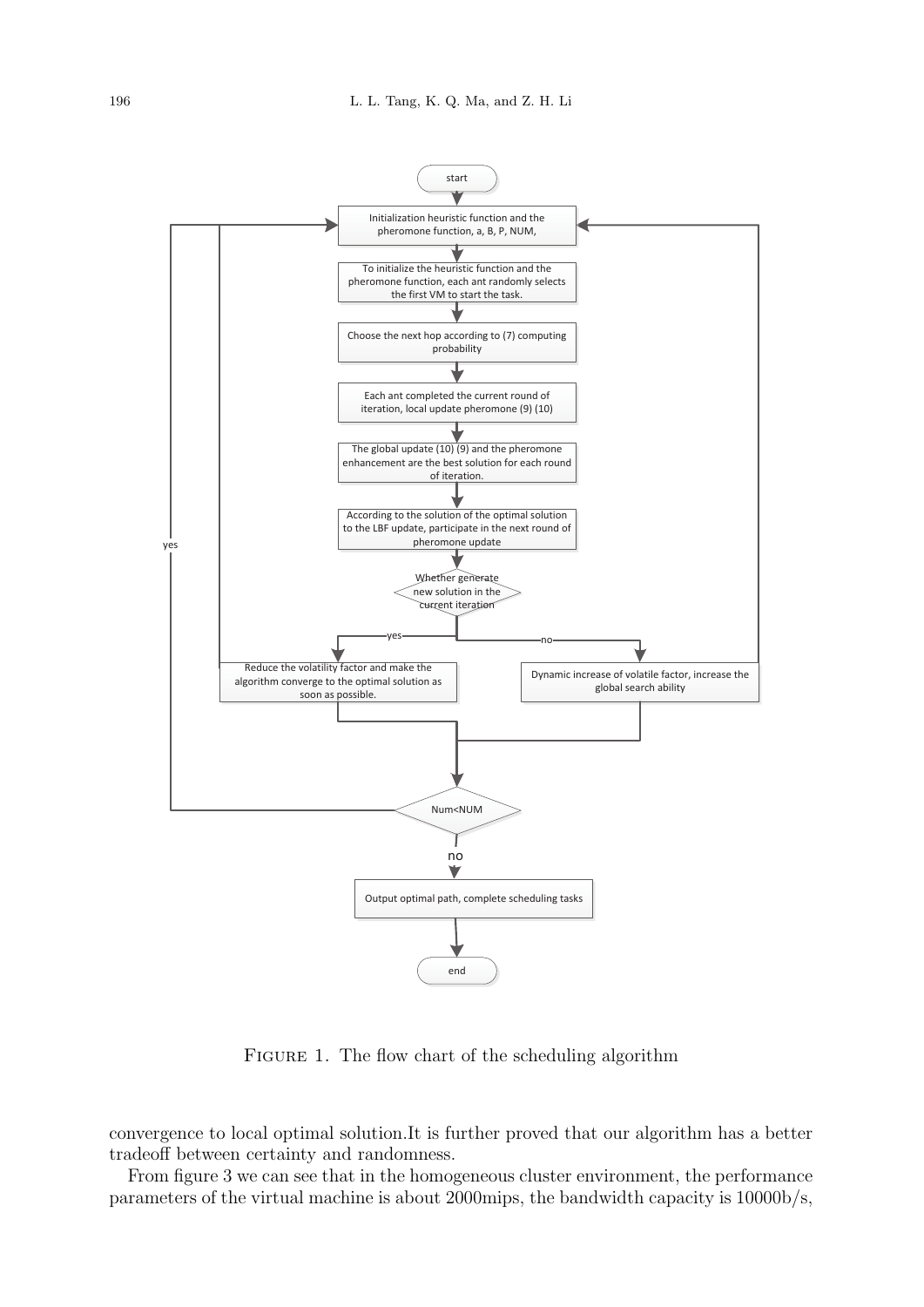

FIGURE 2. Comparison of the results of the scheduling algorithm



Figure 3. Comparison of unequal results based on the non-degree (Comparison of different results in homogeneous environment)

the number of tasks is from  $1000 - 6000$ , the algorithm proposed by this system is more stable at around 0.4, and the overall system is more balanced.

From figure 4 we can see that in heterogeneous environment, The heterogeneous environment is simulated by the following conditions:the performance parameters of the virtual machine are divided into 4 grades, range 250 from 2000 mips.bandwidth performance is also different.the simulation due to different factors such as geographical location.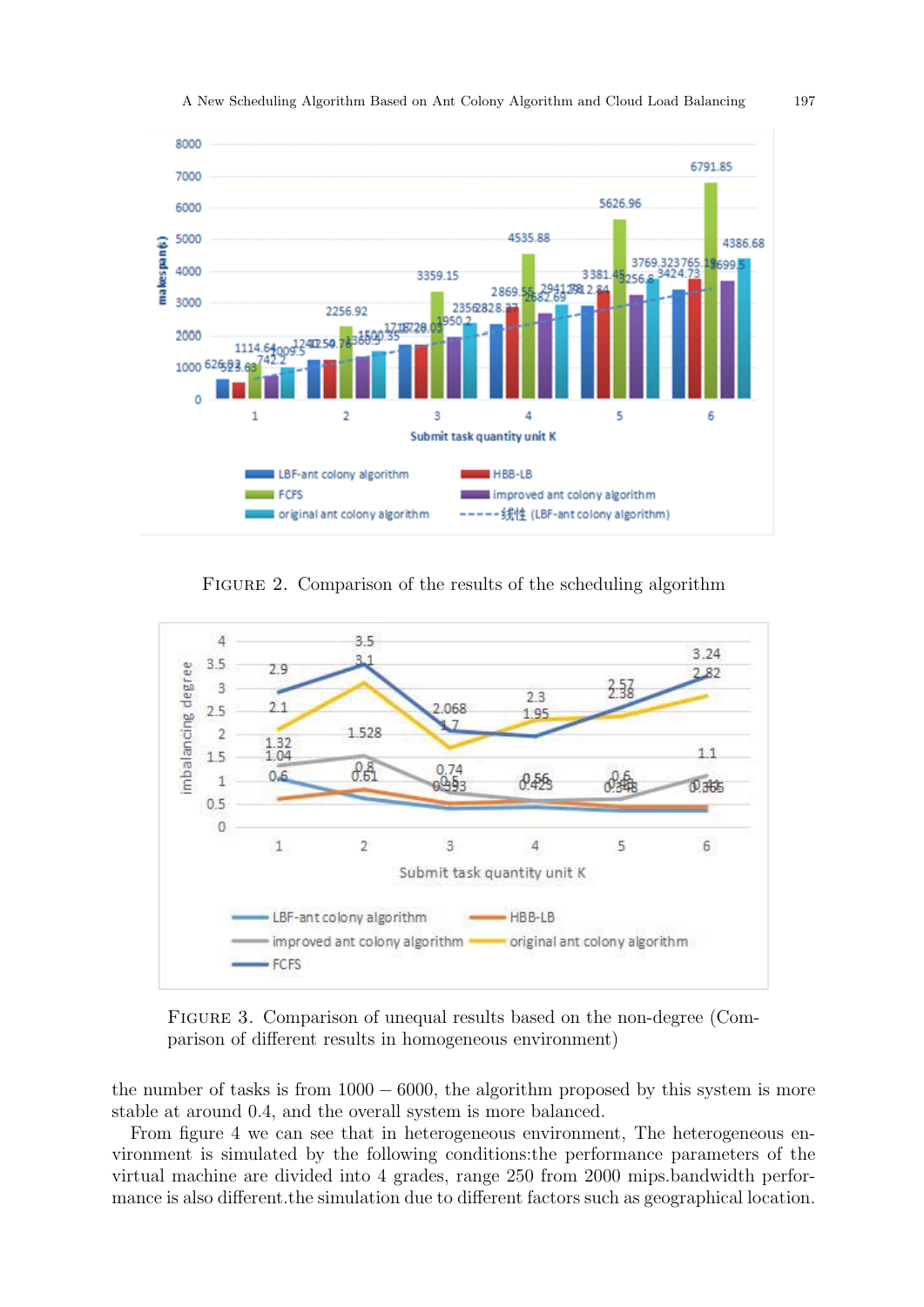

Figure 4. Comparison of unequal results based on the non - degree (Comparison of different results in heterogeneous environment)

From the graph we know that the algorithm in heterogeneous environment has the more obvious effect, Compared with the HBB-LB algorithm, the load is almost the same. DI of FCFS and the original ACO is generally higher than the average of the first two,the reason is due to the lack of load balancing factor adjustment function.so that the VM which has good performance may handle  $200 - 300$  tasks, the bad may handle  $10 - 60$ tasks , resulting in a serious decline in the performance of the whole system.

7. Conclusions. Generally speaking,our proposed algorithm, the LBF factor is introduced in our system.And the idea of local and global information is introduced in the process of updating pheromone. And the tasks waiting time is used as a penalty factor to accelerate the flow of pheromone. Each round of scheduling add the adjustment of the load balance factor in the last round. At last, according to the actual situation of the ant colony optimization, adjusting to increase or decrease the global search ability. Experimental results show that the proposed algorithm can effectively reduce the task completion time and also have an effective control on the system with the degree of inequality. Especially in the network, computing performance of a serious heterogeneous state, the system of the uneven degree of comparison of other algorithms can also be in a good state. The next step,we will focus on the study of flow task scheduling model and user priority scheduling model, so that make the system is more realistic, more lean close to realistic demand.

Acknowledgment. The authors would like to thank for the support from the project Innovation Fund of Harbin Institute of Technology with the Grant number:

HIT. NSRIF.2015087, the Shenzhen science and technology basic research project with the Grant number: JCYJ20150403161923527 and the Shenzhen science and technology techniques research project with Grant number: JSGG20150330103937411.